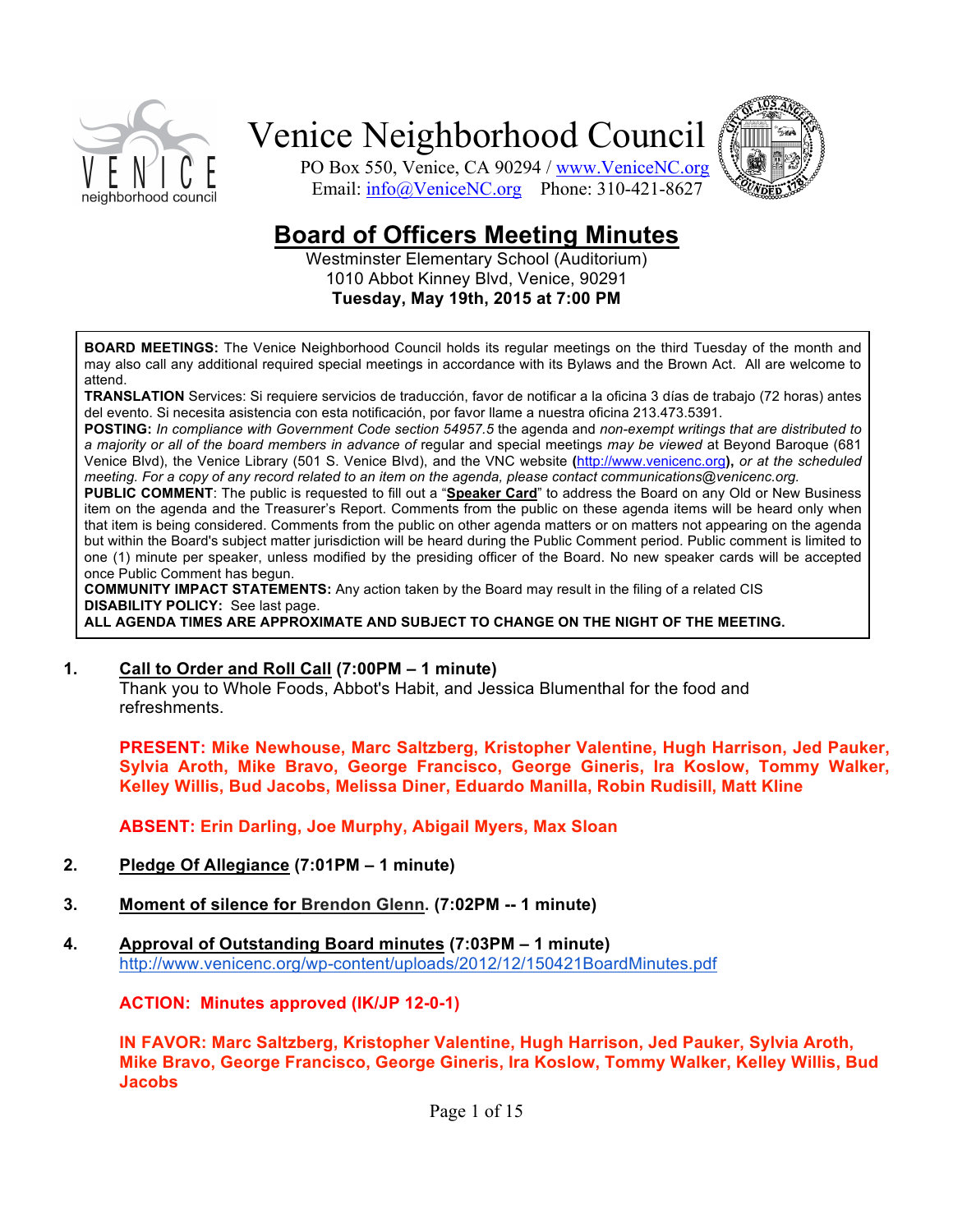



PO Box 550, Venice, CA 90294 / www.VeniceNC.org Email: info@VeniceNC.org Phone: 310-421-8627

### **AGAINST: NONE ABSTAIN: Mike Newhouse**

#### **5.** Approval of the Board Agenda (7:04PM -- 1 minute)

**ACTION: Amendment to remanded 12B to LUPC approved. (IK/MS 12-0-1).** 

**IN FAVOR: Marc Saltzberg, Kristopher Valentine, Hugh Harrison, Jed Pauker, Sylvia Aroth, Mike Bravo, George Francisco, George Gineris, Ira Koslow, Tommy Walker, Kelley Willis, Bud Jacobs, Ira&Koslow AGAINST: NONE ABSTAIN: Mike Newhouse** 

**Agenda as amended approved (MS/KW 12-0-1).** 

**IN FAVOR: Marc Saltzberg, Kristopher Valentine, Hugh Harrison, Jed Pauker, Sylvia Aroth, Mike Bravo, George Francisco, George Gineris, Ira Koslow, Tommy Walker, Kelley Willis, Bud Jacobs, Ira&Koslow AGAINST: NONE ABSTAIN: Mike Newhouse** 

#### **Melissa Diner, Eduardo Manilla, and Robin Rudisill arrived.**

- 6. Declaration of Ex Parte Communications or Conflicts-Of-Interest (7:05PM -- 1 minute) All Board members shall declare any ex parte communications or conflicts-of interest relating to items on this meeting's agenda. **Hugh Harrison has to recuse from 11A. Marc Saltzberg and Robin Rudisill have to recuse from 13A. Ira Koslow has to recuse from 13C.**
- **7.** Scheduled Announcements (7:06PM 30 minutes)
- **A** Public Safety LAPD Report (10 minutes): Senior Lead Officers Peggy Thusing (25120@lapd.lacity.org), Kristan Delatori (32914@lapd.lacity.org), Gregg Jacobus, 35162@lapd.lacity.org, Lt. Lydia Leos 23216@lapd.lacity.org, OFW Beach Detail Supervisor. *Includes a monthly Venice crime report and updates on law enforcement issues in Venice.* **Police not in attendance. Captain Alberca arrived for side-conversations with public.**
- **B** Government Reports (15 minutes) (Representatives have standing place on the agenda, but are not always available to attend)
	- City Councilmember Mike Bonin, Cecilia Castillo, Field Deputy, Cecilia.Castillo@lacity.org (310-568-8772)

Cecilia Castillo's last meeting. New rep will start June 1.

● Congressman Ted Lieu, Representative Janet Turner 310-496-9896 janet.turner@mail.house.gov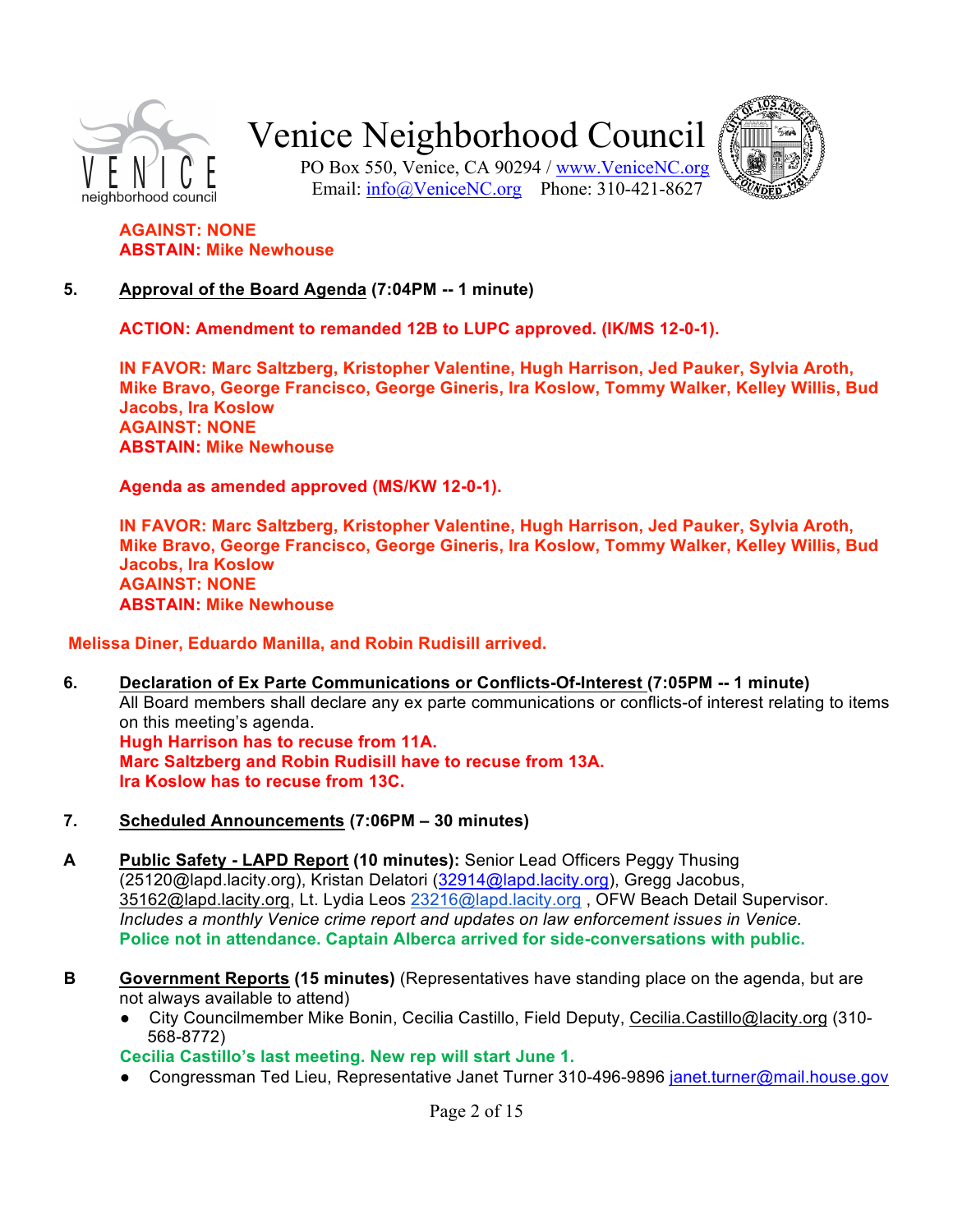



PO Box 550, Venice, CA 90294 / www.VeniceNC.org Email: info@VeniceNC.org Phone: 310-421-8627

#### **Post Office cleaned up and got new flag.**

- State Senator Ben Allen, Representative Sam Liu 310-318-6994, samuelliu@sen.ca.gov
- State Assemblyperson Autumn Burke, Rep Odysseys Bostick 310.412.6400 odysseysbostick@asm.ca.gov

First bill for reproductive rights comes out this week, will have a "Twitter bomb" on Friday in **support&of&it,&Mobile&Health&Fair&August&29th in&Venice at&Oakwood.**

#### **• LA County Supervisor Sheila Kuehl**

● Mayor Eric Garcetti, Westside Deputy, Daniel Tamm, (Daniel.Tamm@Lacity.org) 213-978-0836 **The mayor had a productive roundtable meeting with WRAC and local reps on westside issues. Minimum wage raised to \$15 by 2020.** 

### **C&&&&& VNC&Announcements (5&Minutes)**

- President Mike Newhouse (President@VeniceNC.org)
	- Budget Advocates update
	- Plan Check update
- Vice President Marc Saltzberg (VicePresident@VeniceNC.org)
- Westside Regional Alliance of Councils- Mike Newhouse, WRAC President, Marc Saltzberg, VNC Representatives. (Chair@westsidecouncils.org),
- Los Angeles Neighborhood Council Coalition (LANCC) Ivan Spiegel (Parliamentarian@VeniceNC.org)
- VNC Representative to DWP: Dede Audet
- Venice Chamber Of Commerce: Catherine Chevalier, President VCC (Catherine@notmaurice.com)

#### **8.** Announcements & Public Comment on items not on the Agenda (7:36PM -- 30 **minutes)**

*[No more than 1 minute per person – no Board member announcements permitted]* Robert Clinco, David Ewing, Todd Darling, Irv Katz, Timothy Truman, Sue Kaplan , Bruce **Chartier, Bree Walker, Captain Cookie Genovese, Lydia Ponce, Darryl Duffy, Dante, Ivonne Guzman**

#### **Matt Kline arrived.**

### **9.** Scheduled Presentations (8:06PM -- 10 minutes)

**California Common Cause** (Kurston Cook kurston.cook@gmail.com)

Presentation by policy fellow with California Common Cause to discuss recommended reforms to the LA City matching funds program. Includes a short presentation, with a 6 minute video, and the opportunity for Q&A.

**Website:&Commoncause.org/EmpowerLA** Video link: https://www.youtube.com/watch?v=NFeaKeR6hq0

#### 10. **General Consent Calendar (8:16PM -- 1 minute)**

*[All agenda items on the Consent Calendar will pass when the Consent Calendar is approved. No*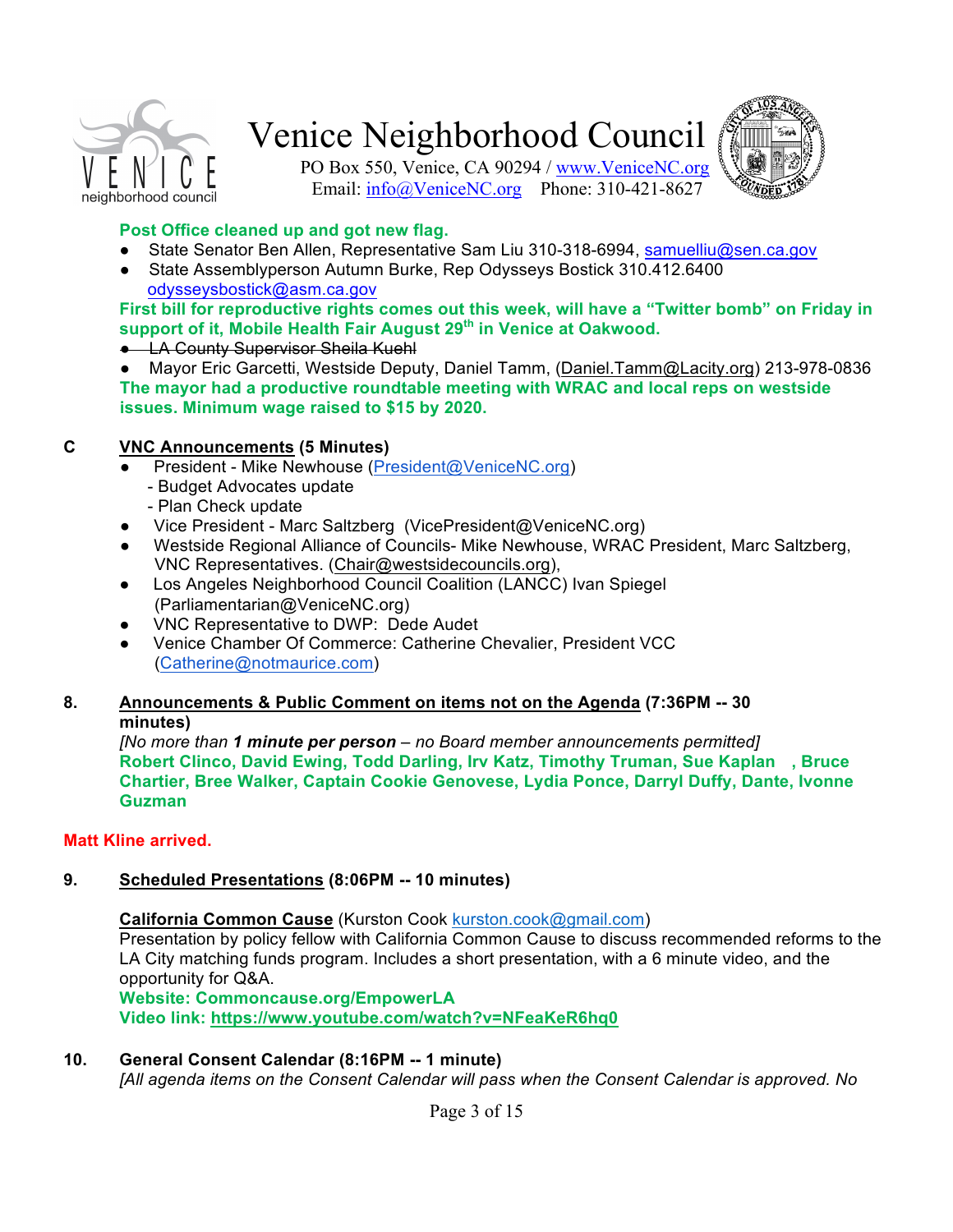



PO Box 550, Venice, CA 90294 / www.VeniceNC.org Email: info@VeniceNC.org Phone: 310-421-8627

discussion or Public Comment is allowed on any item. Items may be removed by any board member or stakeholder. Removed items will go to the end of the agenda and be treated as regular agenda *items with discussion and public comment.]* 

#### **A Community Impact Statement in support of the Baldwin Hills Conservancy Act (Marc Saltzberg)** VicePresident@venicenc.org)

**MOTION:** Whereas, The Baldwin Hills Conservancy was created by the California legislature in 2000 to help address the lack of open space and park land in the Los Angeles area. Since that time, it has been an effective vehicle for improving and acquiring park land and facilities in the region, collaborating with numerous agencies to fund more than 25 park projects valued in excess of \$40 million, and

*Whereas, when established in 2000, it included a "sunset" provision that was put in place. The* legislature did not want to create an agency that would exist in perpetuity if it didn't prove to be useful. As it stands now, the Conservancy will cease to exist on January 1, 2018 – unless legislation is adopted to extend it:

THEREFORE BE IT RESOLVED that The Venice Neighborhood Council supports AB 446, the Baldwin Hills Conservancy Act, authored by Assemblymember Ridley-Thomas which will extend its existence indefinitely.The VNC also supports LA City Council File 15-0002-S34, Council Member Herb Wesson's motion to support AB446.

### **ACTION: Consent calendar approved (JP/IK 16-0-1).**

**IN FAVOR: Marc Saltzberg, Kristopher Valentine, Hugh Harrison, Robin Rudisill, Jed Pauker.** Sylvia Aroth, Mike Bravo, Melissa Diner, George Francisco, George Gineris, Matt Kline, Ira Koslow, Eduardo Manilla, Tommy Walker, Kelley Willis, Bud Jacobs, **AGAINST: NONE ABSTAIN: Mike Newhouse** 

#### **11.** Land Use and Planning Committee (LUPC) Consent Calendar (8:17PM -- 1 minute)

*[All agenda items on the Land Use and Planning Committee (LUPC) Consent Calendar will pass* when the LUPC Consent Calendar is approved. No discussion or Public Comment is allowed on any *item. Items may be removed by any Board member or Stakeholder. Removed items will go to the end* of agenda item 11. Land Use and Planning Committee and will be treated as regular LUPC agenda *items, with discussion and public comment.]* 

#### **A VNC&De&Minimis&Projects**

**MOTION:** The VNC Board recommends approval of the following project as a "VNC De Minimis" Project":

513 28th Ave, Southeast Venice Subarea, R1-1-0 zone, Land Use Designation: Single-Family Residential--Low, Dual Permit Jurisdiction Coastal Zone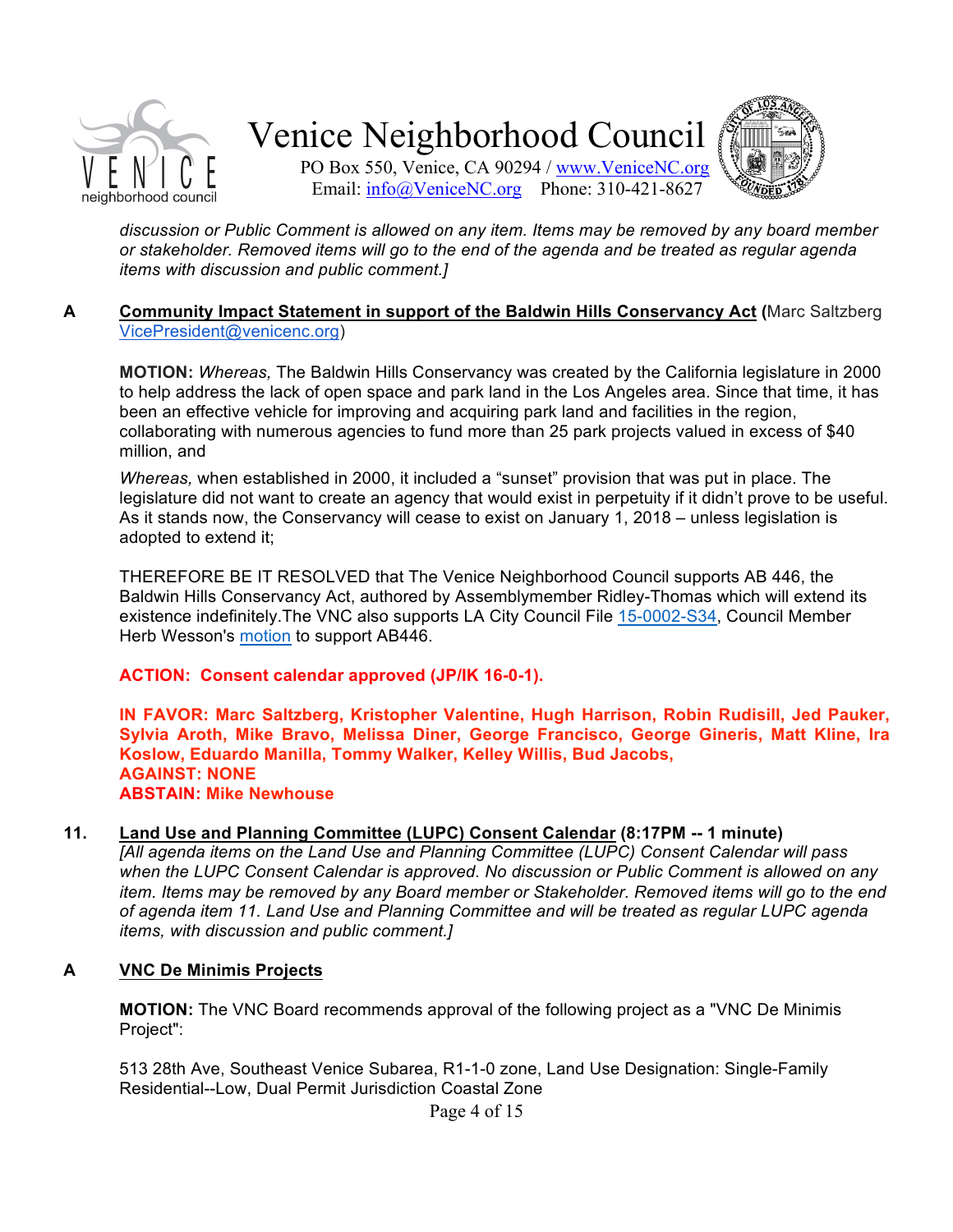



PO Box 550, Venice, CA 90294 / www.VeniceNC.org Email: info@VeniceNC.org Phone: 310-421-8627

DIR-2015-834-VSO Applicant: Terry Ballentine LUPC Staff: Mehrnoosh Mojallali RECOMMENDED BY LUPC ON 4/28/15 5-1-1

### **B** Pedestrian Safety Measures - Recommendation For 2022 Alberta Ave.

**MOTION:** The VNC Board recommends that sidewalk warning strips for pedestrians be used, in conjunction with warning bells in the garage for drivers, for purposes of helping to mitigate risk for pedestrians crossing the driveways on the sidewalk of Alberta Avenue, for the project at 2022 Alberta Avenue.

#### **C LUPC&Chair&Questions&for&WRAC&&&City&Attorney**

On many occasions the LUPC Chair and members have not been able to obtain answers to important questions or otherwise obtain important information from various City departments, and thus we have been hampered in serving in our volunteer positions and in doing the Neighborhood Council jobs to which we have been elected by the Public or appointed by the elected VNC Board, under City Charter Section 900.

- **C1 MOTION:** Therefore, the VNC Board requests the LUPC Chair to raise the following issues with the Western Regional Alliance of Councils (WRAC) Land Use & Planning Committee, in order to see if other Neighborhood Council LUPC's in our region are having similar issues and whether we should work together to pursue getting these issues resolved:
	- 1. How do we handle situations where City employees/officials do not return phone calls?

2. How do we handle situations where City employees/officials do not provide documents requested?

3. How do we assist neighbors who need assistance from Building & Safety in correcting allegedly erroneous building permit information, and which department should assist on this?

4. Can we get a contact in each of the City Attorney, City Planning, Building & Safety and Housing offices that we can call when we have questions or issues in their areas of responsibility?

5. How can we find out why Small-Lot Subdivisions (SLS) for the Venice Coastal Zone are not being checked for compliance with the VCZSP Ordinance, the Venice LUP component of the General Plan, the DIR for SLS/VCZSP and the Coastal Act, Chapter 3, as well as why SLS are not being analyzed for 1) compatibility in scale, mass and character with the existing surrounding neighborhood and 2) whether they are materially detrimental to adjoining lots or the immediate neighborhood?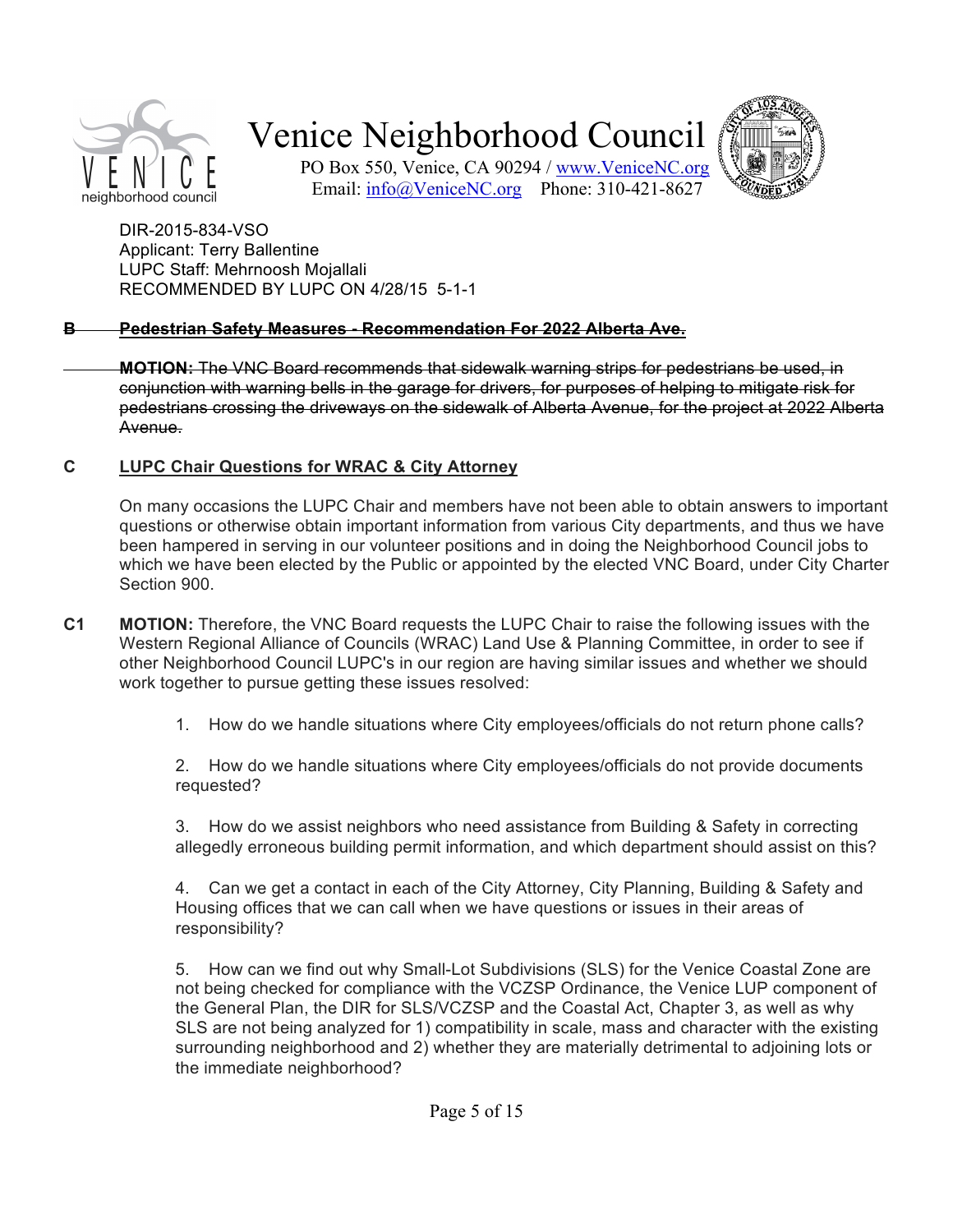

PO Box 550, Venice, CA 90294 / www.VeniceNC.org Email: info@VeniceNC.org Phone: 310-421-8627



6. How can we work with City Planning and LADBS to understand why they are processing SLS as duplexes when the planning permits are for SLS for single-family dwellings?

7. How can we get City Planning to work with us to correctly handle Mello Act issues, such as incorrect processing of determinations and appeals, inaccurate or misleading forms, inadequate standard of review and documentation, inadequate review by City Planners processing the Mello forms, etc., according to the Interim Administrative Procedures, rather than having to file Appeals in order to address issues we discover?

8. How can we follow up with the City Attorney office when we hear statements from the City Attorney representative in West L.A. Area Planning Commission hearings that do not seem correct with respect to Findings for CDP's or other determinations?

9. With whom in the City Attorney office can we talk about the fairness of the process for scheduling Appeals with the Area Planning Commissions, where the Appeal is denied if the City doesn't schedule the Hearing?

10. With whom can we speak, who will take appropriate action, if we strongly believe that a City department is ignoring its responsibilities with the appearance of favor towards particular developers or architects?

11. With whom do we speak and to whom do we report, who will take appropriate action, regarding any alleged unethical or illegal actions that we may find in the course of our work?

and

**C2 MOTION:** Therefore, the VNC Board requests that the VNC President request that the City Attorney advise the VNC Board and LUPC on the following question/issue:

> 1. Is the VSO processing procedure--which has no Public Notice or Hearing (no public process), is non-appealable, and is non-transparent--legal?

- 2. If so, on what basis?
- 3. Where can we find the CEQA review covering the VSO processing procedure?

### **ACTION: 11A & 11C pulled and placed at the end of the agenda. 11B removed by maker of the** motion. There is no LUPC consent calendar.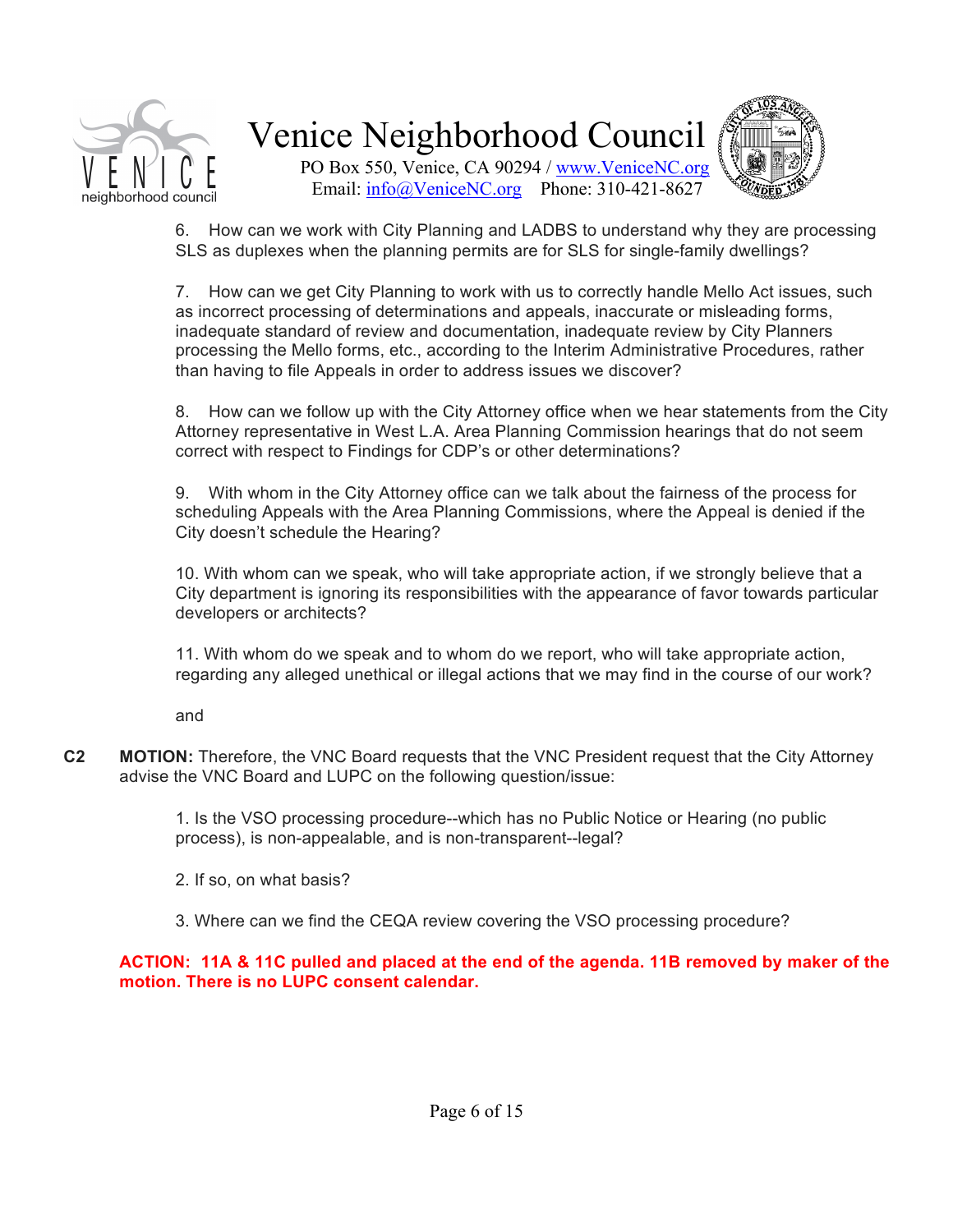



PO Box 550, Venice, CA 90294 / www.VeniceNC.org Email: info@VeniceNC.org Phone: 310-421-8627

**12. Old Business (8:18PM -- 40 minutes)** *[Discussion and possible action]* 

### A Update on Budget Advocates and Selection of VNC Budget Representatives (10 minutes)

**MOTION:** The VNC Board shall select two Board members to be the VNC Budget Representatives for the 2016 fiscal year.

**ACTION: Hugh Harrison and George Francisco self[nominate and are selected to be VNC Budget Advocates (KV/SA 16-0-1).** 

**IN FAVOR: Marc Saltzberg, Kristopher Valentine, Hugh Harrison, Robin Rudisill, Jed Pauker,** Sylvia Aroth, Mike Bravo, Melissa Diner, George Francisco, George Gineris, Matt Kline, Ira Koslow, Eduardo Manilla, Tommy Walker, Kelley Willis, Bud Jacobs **AGAINST: NONE ABSTAIN: Mike Newhouse** 

**B Venice Coastal Zone Interim Control Ordinance (30 minutes)** (Robin Rudisill)

**MOTION:** The VNC Board shall approve a Venice Coastal Zone Interim Control Ordinance. **[EXHIBIT]**

### **ACTION: Removed from the agenda.**

**13. LUPC (8:58PM – 60 minutes) (Robin Rudisill on behalf of LUPC, Chair-lupc@VeniceNC.org)** *[Discussion and possible action]* 

### **A&&& 10&Washington&Blvd&("The&Venice&Whaler"&restaurant&expansion),**

Marina Peninsula Subarea, C4-1 zone, Land Use Plan designation: Community Commercial, Dual Permit Jurisdiction Coastal Zone (aka "Appealable Area" post LCP) APCW-2014-4703-SPE-SPP-PAB-PAD-CDP and ENV-2014-4704-EAF Applicant: Dafne Gokcen LUPC Staff: Ramsey Daham & Robin Rudisill

*http://www.venicenc.org/10:washington:blvd:the:venice:whaler/*

### **CITY HEARING NOT YET SCHEDULED**

Project Description: To permit the use and maintenance of an existing 754 sq ft patio service area operating in conjunction with an existing restaurant, as limited for use and subject to revocation as per the Department of Public Works Bureau of Engineering Revocable Permit in effect (see copy at above link), for table service only and with no standing permitted, including:

- a) An Exception from VCZSP Section 13.D to permit zero (0) on-site parking spaces in lieu of the 19 parking spaces that would otherwise be required
- b) A VCZSP project compliance permit (SPP)
- c) A determination of a "Deemed-to-be-Approved" conditional use status (LAMC 12.24-L) for the sale of a full line of alcoholic beverages in conjunction with an existing 3,096 sq ft 2-story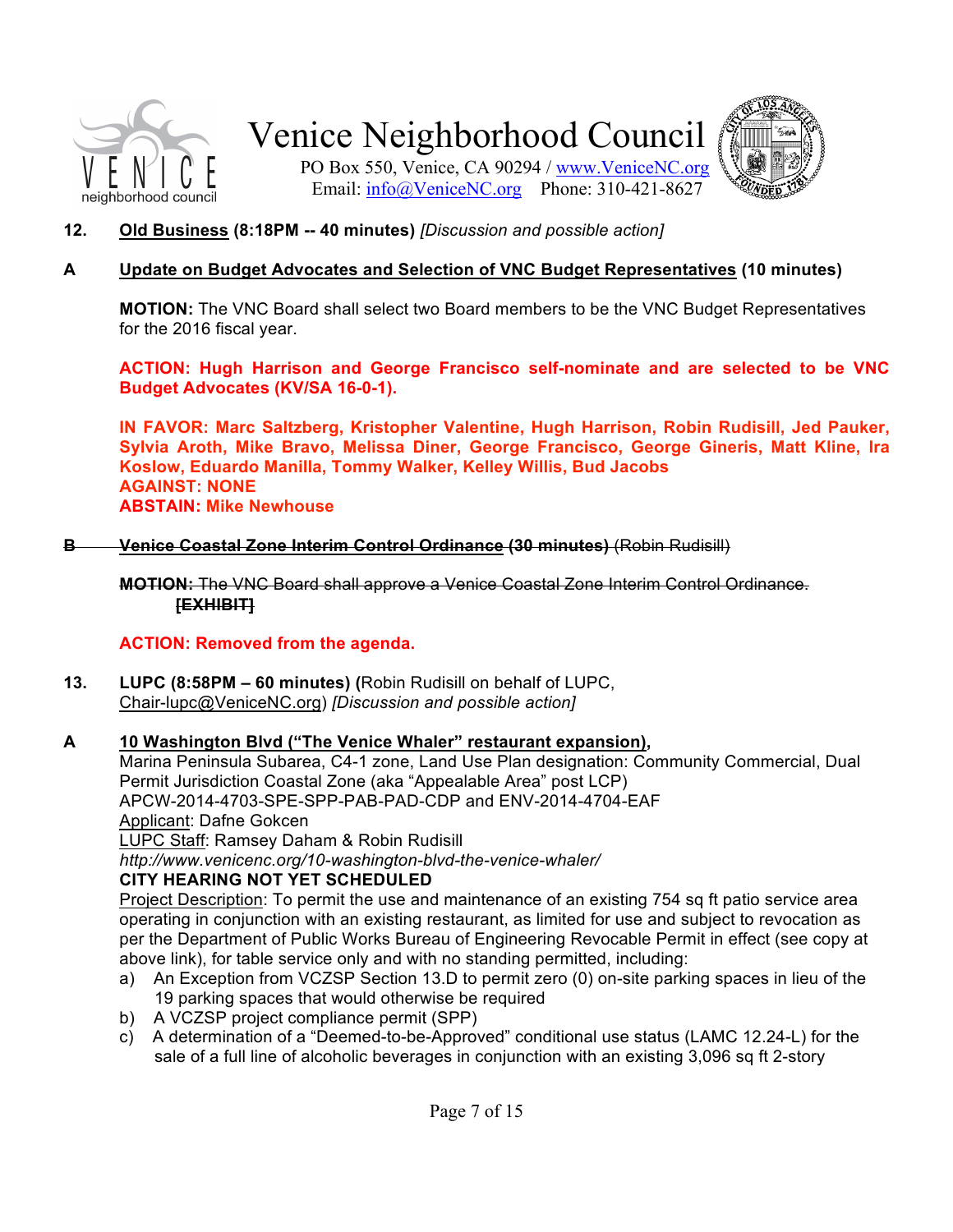



PO Box 550, Venice, CA 90294 / www.VeniceNC.org Email: info@VeniceNC.org Phone: 310-421-8627

restaurant accommodating 214 patrons and having interior hours of operation from 6 a.m. to 2 a.m. daily, currently selling a full line of alcoholic beverages

- d) Approval of Plans (LAMC 12.24-M) to allow the sale and dispensing of a full line of alcoholic beverages for on-site consumption in an existing 754 sq ft patio having 36 patron seats and hours of operation from 6 a.m. to 2 a.m. daily, in conjunction with a "Deemed-to-be-Approved" 3,096 sq ft 2-story restaurant accommodating 214 patrons and having interior hours of operation from 6 a.m. to 2 a.m. daily, currently selling a full line of alcoholic beverages
- e) A Coastal Development Permit, in the dual permit jurisdiction coastal zone

**MOTION:** The VNC Board recommends approval of the project as proposed, which project includes and is based on the current existing standard operating procedures of the restaurant, dated 5-13-15 (see attached), with the following conditions:

- 1. Sound mitigation canopy/awning design shall be implemented as indicated on plans dated 4/8/15 for upper and lower patios.
- 2. Patio hours of operation on Sunday through Thursday shall be: unenclosed from opening until 10 pm, covered and fully enclosed from 10 pm until 2 am.
- 3. Patio hours of operation on Friday and Saturday shall be: unenclosed from opening until 11:30 pm, covered and fully enclosed from 11:30 pm until 2 am.
- 4. Occupant load shall not increase and will remain the same size as existing, at 214, which shall be controlled by the doorman/security.
- 5. There shall be a plan approval 1 year from the [date of implementation of the restaurant expansion project].
- 6. Operating procedures dated 5-13-15 and attached to this Motion shall be in place at all times, and shall include the awning/enclosure operation, policy/procedures for the patio areas, sound levels testing, security procedures and responsibilities between on-site managers and security company, employee and customer parking policies and procedures, and procedure for occupant counts for purposes of limiting headcount to Occupant Load of 214.
- 7. Security shall remain in the vicinity of the restaurant site until 3 am for purposes of both safety and noise reduction in the surrounding neighborhood.
- 8. [Employee] parking shall be available at all times when school is not in session at the [LAUSD] elementary school] faculty lot [on Strongs Drive,] with a contract in place [prior to implementation of the restaurant expansion project].

RECOMMENDED BY LUPC 4/28/15 4-2-1

### **ACTION: Motion approved (MK/MD 13-0-1).**

#### **PUBLIC COMMENT: Robin Rudisill, Marc Saltzberg, Todd Darling, Elizabeth Wright**

**IN FAVOR: Marc Saltzberg, Kristopher Valentine, Hugh Harrison, Robin Rudisill, Jed Pauker.** Sylvia Aroth, Mike Bravo, Melissa Diner, George Francisco, George Gineris, Matt Kline, Ira Koslow, Eduardo Manilla, Kelley Willis, Bud Jacobs **AGAINST: NONE ABSTAIN: Mike Newhouse RECUSED: Marc&Saltzberg,&Robin&Rudisill&**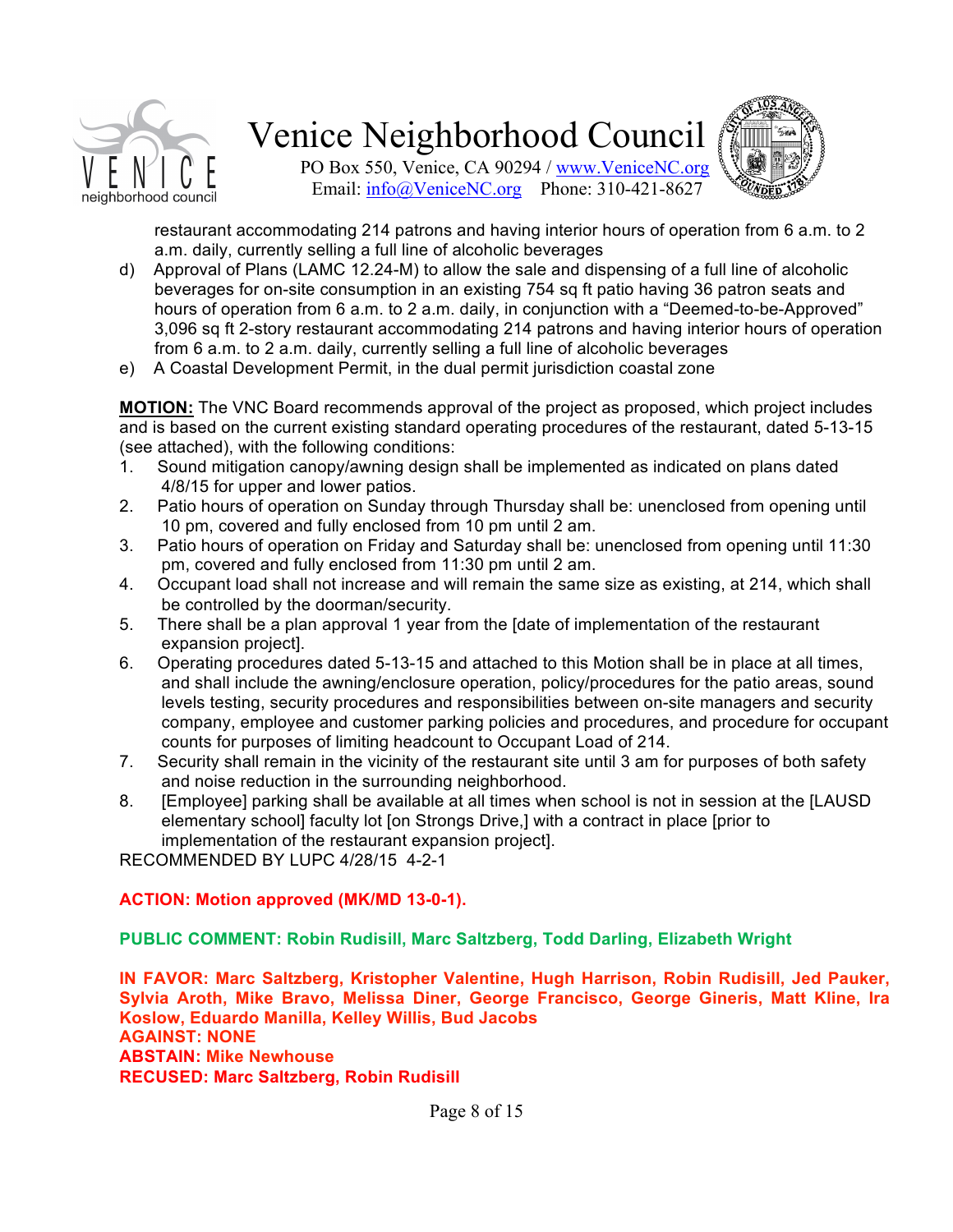

PO Box 550, Venice, CA 90294 / www.VeniceNC.org Email: info@VeniceNC.org Phone: 310-421-8627



**B 2715 Ocean Front Walk (adjustment to project for new SFD),** North Venice Subarea, RD1.5-1-0, Land Use Plan Designation: Multiple-Family Residential Low Medium II, Dual Permit Jurisdiction Coastal Zone

ZA-2015-1111-CDP-ZAA-SPPA-SPP and ENV-2015-1112-EAF & related cases ZA-2012-2764-ZAA and DIR-2012-2713-SPP-SPPA-MEL and ENV-2012-2765-CE and ENV-2012-2714-CE CITY HEARING NOT YET SCHEDULED

Applicant: Henry Ramirez

LUPC Staff: Gabriel Ruspini

Project Description:  $3<sup>rd</sup>$  story (over a basement/4-stories) addition (by expanding 89'-41" sq ft roof access structure to 345'-33" sq ft livable area loft) to previously approved 2-story SFD (over a basement/3 stories), SPPA (Specific Plan Permit Adjustment) for 38'-5" roof height in lieu of 35' limit, ZA Adjustment to provide 3' side yards in lieu of 4' required by LAMC, SPP (Specific Plan Project Compliance Permit) & CDP.

**MOTION:** The VNC Board recommends approval of the project as presented. RECOMMENDED BY LUPC 5/13/15 4-0-1

**ACTION: Motion fails (RR/IK 5-9-2).** 

**PUBLIC COMMENT: Todd Darling, Ivonne Guzmon**

**IN FAVOR: Robin Rudisill, Melissa Diner, George Francisco, Matt Kline, Bud Jacobs,** AGAINST: Kristopher Valentine, Hugh Harrison, Jed Pauker, Sylvia Aroth, Mike Bravo, George **Gineris,&Ira&Koslow,&Eduardo&Manilla,&Kelley&Willis, ABSTAIN: Mike Newhouse, Marc Saltzberg,** 

**C** 811-815 Ocean Front Walk (mixed use—2 residential units & 110-seat restaurant w/CUB), North Venice Subarea, C1-1 zone, Land Use Plan designation: Community Commercial, Dual Permit **Jurisdiction Coastal Zone (aka "Appealable Area" post LCP)** ZA-2014-3007-CDP-CUB-ZV-SPP-MEL and ENV-2014-3008-EAF

*http://www.venicenc.org/811:815:ocean:front:walk/*

CITY HEARING THURSDAY JUNE 11, 2015, 10:30 AM, 1645 Corinth Ave, Municipal Building, 2<sup>nd</sup> floor hearing room

Project Description: demo of 9 residential units & construction of 8,456 sq ft mixed-use project consisting of 2 residential units over 100-seat ground floor restaurant (2,691 sq ft) with new CUB for full alcohol & hours of Sun-Thurs 8 am to 12 midnight & Fri/Sat 9 am to 1 am; request for parking variance to allow mechanical lifts & tandem parking w/ parking attendant Applicant: John Reed

LUPC Staff: Kathleen Rawson & Gabriel Ruspini

**MOTION:** The VNC Board recommends approval of the construction of the 8,456 sq ft mixed-use project of 2 residential units over a 2,691 sq ft ground floor restaurant with 1,110 sq ft service floor area having 100 indoor seats; and a CUB for the use and sale or dispensing of a full line of alcohol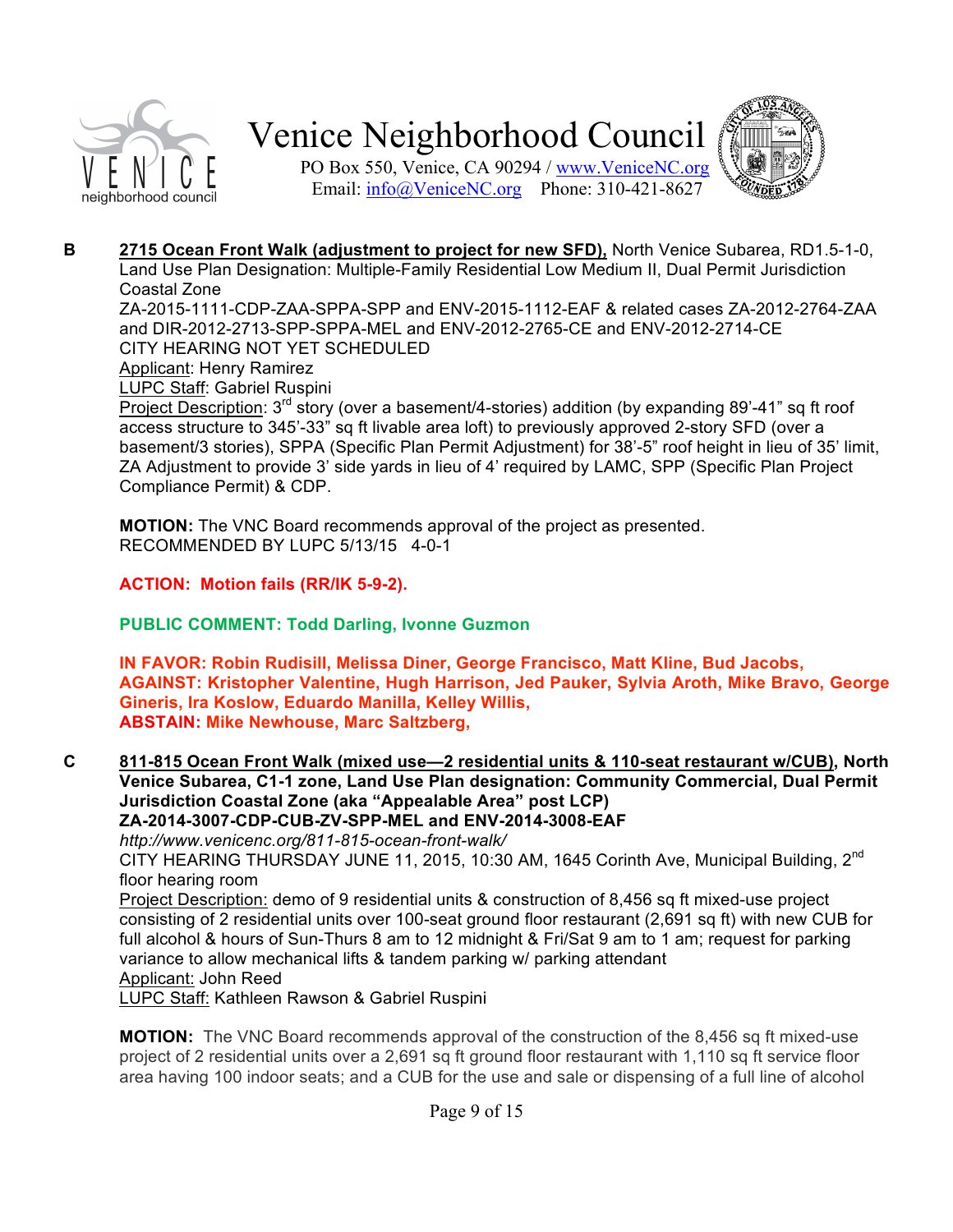



PO Box 550, Venice, CA 90294 / www.VeniceNC.org Email: info@VeniceNC.org Phone: 310-421-8627

beverages for consumption on the premises associated with the restaurant, as described and documented in case No. ZA 2014-3007(CDP)(CUB)(ZV)(SPP)(MEL), with the following conditions:

- 1. Delivery access shall be limited to the hours of 8:00 am noon daily.
- 2. Vehicular access shall be limited to Speedway Alley.
- 3. There shall be no exterior commercial signage.
- 4. There shall be no animated signage.
- 5. An employee transportation management plan shall be established with significant incentive to choose alternative modes of travel.
- 6. There shall be no employee parking in the surrounding residential neighborhoods.
- 7. Rear facade lighting will be aimed down/up to limit light pollution into the neighboring homes; and the lighting will be substantial enough to illuminate the area around the building for safety.
- 8. A significant effort shall made by the restaurant operator in conjunction with the LAPD to limit the noise created by street musicians outside the restaurant.

RECOMMENDED BY LUPC 5/13/15 4-0-1

## **ACTION: Motion approved, conditioned upon Mello Act clarification potentially triggering a future** advisory vote. (RR/MD 7-4-3)

**PUBLIC COMMENT: Ira Koslow, Laddie Williams, Elizabeth Wright, Pam Anderson, Todd Darling, Carl Lambert, Timothy Pardue, Ivonne Guzmon, Josey Trevor, Scott Spector, Gail Rogers, Judy Goldman, Brad Neil, Lydia Ponce, Collen Soro, Sarah Blanch**

**IN FAVOR: Kristopher Valentine, Hugh Harrison, Melissa Diner, George Francisco, Matt Kline, Kelley Willis, Bud Jacobs AGAINST: Jed Pauker, Sylvia Aroth, Mike Bravo, George Gineris ABSTAIN: Marc Saltzberg, Robin Rudisill, Eduardo Manilla RECUSED: Ira Koslow, Mike Newhouse** 

**14.& New&Business&(9:58PM&– 10&minutes)**

*[Discussion and possible action]* 

A **Bicycle Safety and Bicycle Rental Facilities** (Marc Saltzberg on behalf of the Neighborhood Committee VicePresident@venicenc.org)

**MOTION:** Whereas Venice Beach attracts millions of tourists each year, many of whom rent bicycles, and

*Whereas* bicycle rental shops rent their equipment without regard to riding ability, knowledge of local ordinances intended for bicycle safety, or knowledge and understanding of lane striping intended to protect bike riders, or knowledge of where bicycle paths go and potential hazards along them, and

*Whereas* bicycle riders who violate Los Angeles City bike safety and traffic ordinances are a hazard to both motor vehicle operators and pedestrians, and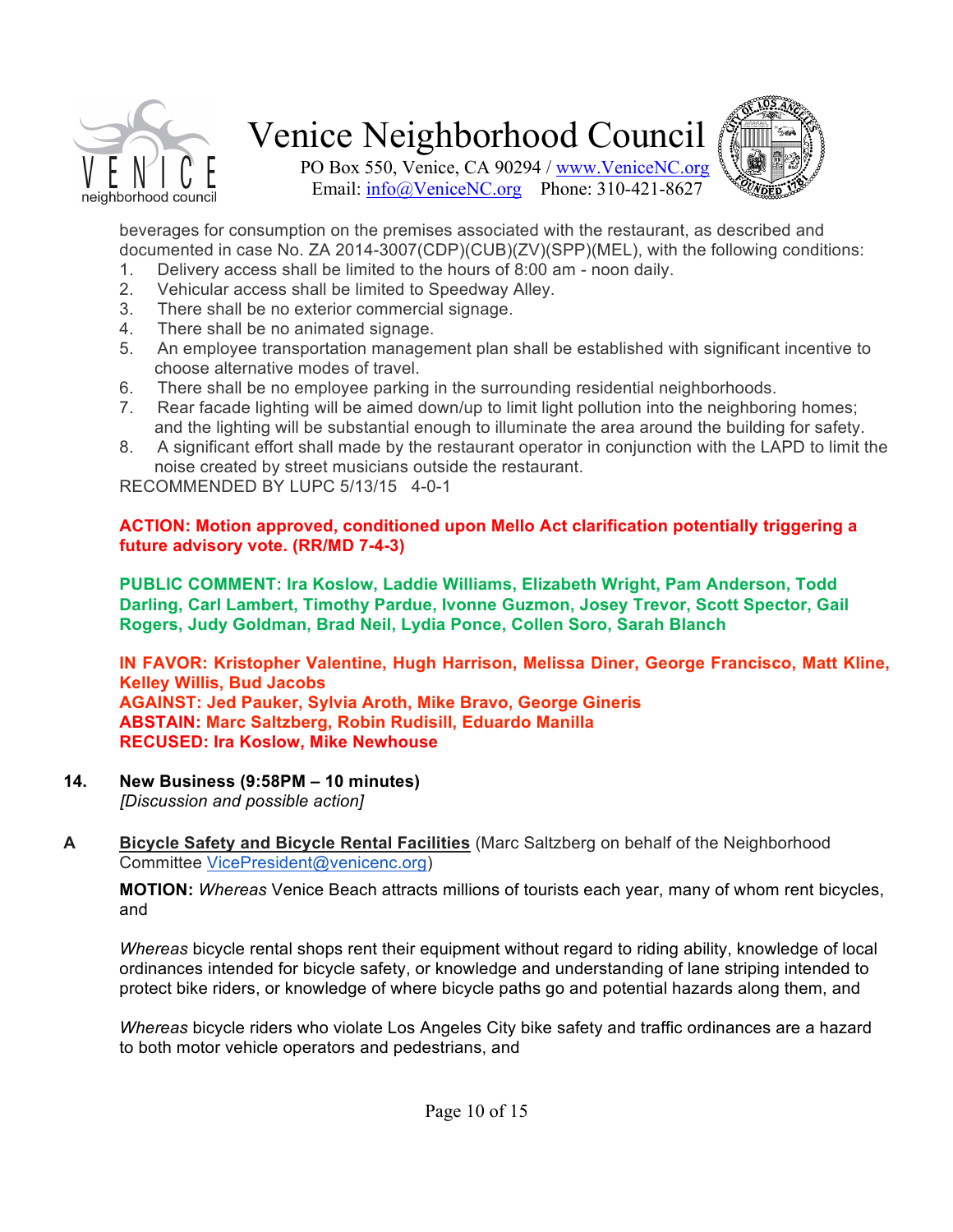



PO Box 550, Venice, CA 90294 / www.VeniceNC.org Email: info@VeniceNC.org Phone: 310-421-8627

*Whereas* California state law requires that anyone under the age of 18 riding a bicycle (or using inline skates) wear a helmet on a street, bikeway or public bicycle path or trail, including children who are sitting in restraining seats or are being towed in a trailer behind the bicycle, and

*Whereas* such helmets are provided at no charge by bike rental facilities even though the law does not require such helmets for adults, and

*Whereas* hundreds of bicycle accidents involving rented equipment occur in Los Angeles each year that could be avoided with better bike rider education while injuries arising from such accidents could be mitigated with protective equipment;

THEREFORE BE IT RESOLVED that the Venice Neighborhood Council recommends that:

- 1. The Los Angeles City Council request the Department of Transportation to develop a guidebook of basic road regulations and bicycle safety tips, and further requires Bicycle Rental Facilities to distribute it to each individual renter/bike rider.
- 2. Bicycle rental facilities be required to obtain a signed waiver from each rider stating they have read, understand and will abide by California bicycle laws.
- 3. Los Angeles bicycle vendors / rental companies be required to supply each bicycle rider, regardless of age, with a safety helmet before leaving the location.

### **ACTION: Motion approved (MS/MK 13-0-2).**

**IN FAVOR: Marc Saltzberg, Kristopher Valentine, Hugh Harrison, Jed Pauker, Mike Bravo, Melissa& Diner,& George& Francisco,& George& Gineris,& Matt& Kline,& Ira& Koslow,& Eduardo& Manilla,& Kelley Willis, Bud Jacobs AGAINST: NONE ABSTAIN: Mike Newhouse, Robin Rudisill** 

**15. Treasurer's Report (10:08PM - 5 minutes) (Hugh Harrison on behalf of Budget & Finance** Committee, Treasurer@VeniceNC.org) [Discussion and possible action] **[EXHIBIT]** 

**A MOTION:** The Venice Neighborhood Council approves the attached Monthly Expenditure Reports for May 2015. RECOMMENDED BY BUDGET COMMITTEE ON 5/6/15 4-0-0

**ACTION: Motion approved (HH/KV 14-0-2).** 

**IN FAVOR: Marc Saltzberg, Kristopher Valentine, Hugh Harrison, Jed Pauker, Mike Bravo, Melissa& Diner,& George& Francisco,& George& Gineris,& Matt& Kline,& Ira& Koslow,& Eduardo& Manilla,&** Kelley Willis, Bud Jacobs, Robin Rudisill **AGAINST: NONE**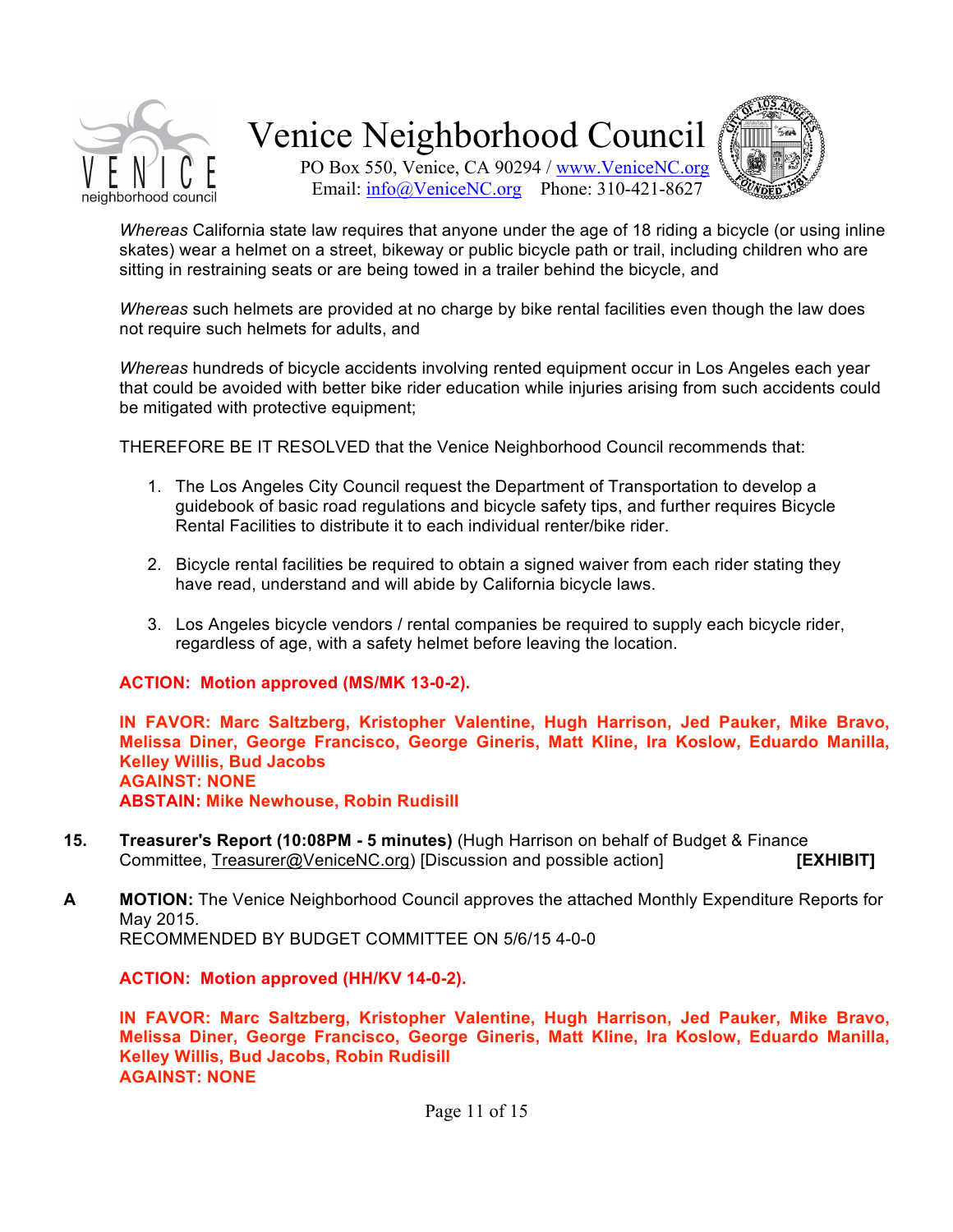



PO Box 550, Venice, CA 90294 / www.VeniceNC.org Email: info@VeniceNC.org Phone: 310-421-8627

### **ABSTAIN: Mike Newhouse**

- **B MOTION:** The Venice Neighborhood Council shall reallocate:
	- 1. \$750 from General Community Projects in the currently approved budget to General Outreach for the cost of a Town Hall on Affordable Housing to be held in June 2015.
	- 2. \$2,250 from General Community Projects, \$1,875 from storage, and \$475 from General Community Improvement for the costs of the 2015 Venice Community Barbecue in August 2015.

RECOMMENDED BY BUDGET COMMITTEE ON 5/6/15 3-0-1

**ACTION: Motion approved (HH/MD 14-0-2).** 

**IN FAVOR: Marc Saltzberg, Kristopher Valentine, Hugh Harrison, Jed Pauker, Mike Bravo, Melissa& Diner,& George& Francisco,& George& Gineris,& Matt& Kline,& Ira& Koslow,& Eduardo& Manilla,& Kelley Willis, Bud Jacobs, Robin Rudisill AGAINST: NONE ABSTAIN: Mike Newhouse** 

#### **16. VNC De Minimis Projects**

**MOTION:** The VNC Board recommends approval of the following project as a "VNC De Minimis" Project":

513 28th Ave, Southeast Venice Subarea, R1-1-0 zone, Land Use Designation: Single-Family Residential--Low, Dual Permit Jurisdiction Coastal Zone DIR-2015-834-VSO Applicant: Terry Ballentine LUPC Staff: Mehrnoosh Mojallali RECOMMENDED BY LUPC ON 4/28/15 5-1-1

**ACTION: Pulled from consent calendar.** 

**Motion approved (RR/MD 13-0-1).** 

**PUBLIC&COMMENT: IVONNE&GUZMAN**

**IN FAVOR: Marc Saltzberg, Kristopher Valentine, Robin Rudisill, Jed Pauker, Mike Bravo, Melissa& Diner,& George& Francisco,& George& Gineris,& Matt& Kline,& Ira& Koslow,& Eduardo& Manilla,&** Kelley Willis, Bud Jacobs, **AGAINST: NONE ABSTAIN: Mike Newhouse RECUSED: Hugh Harrison**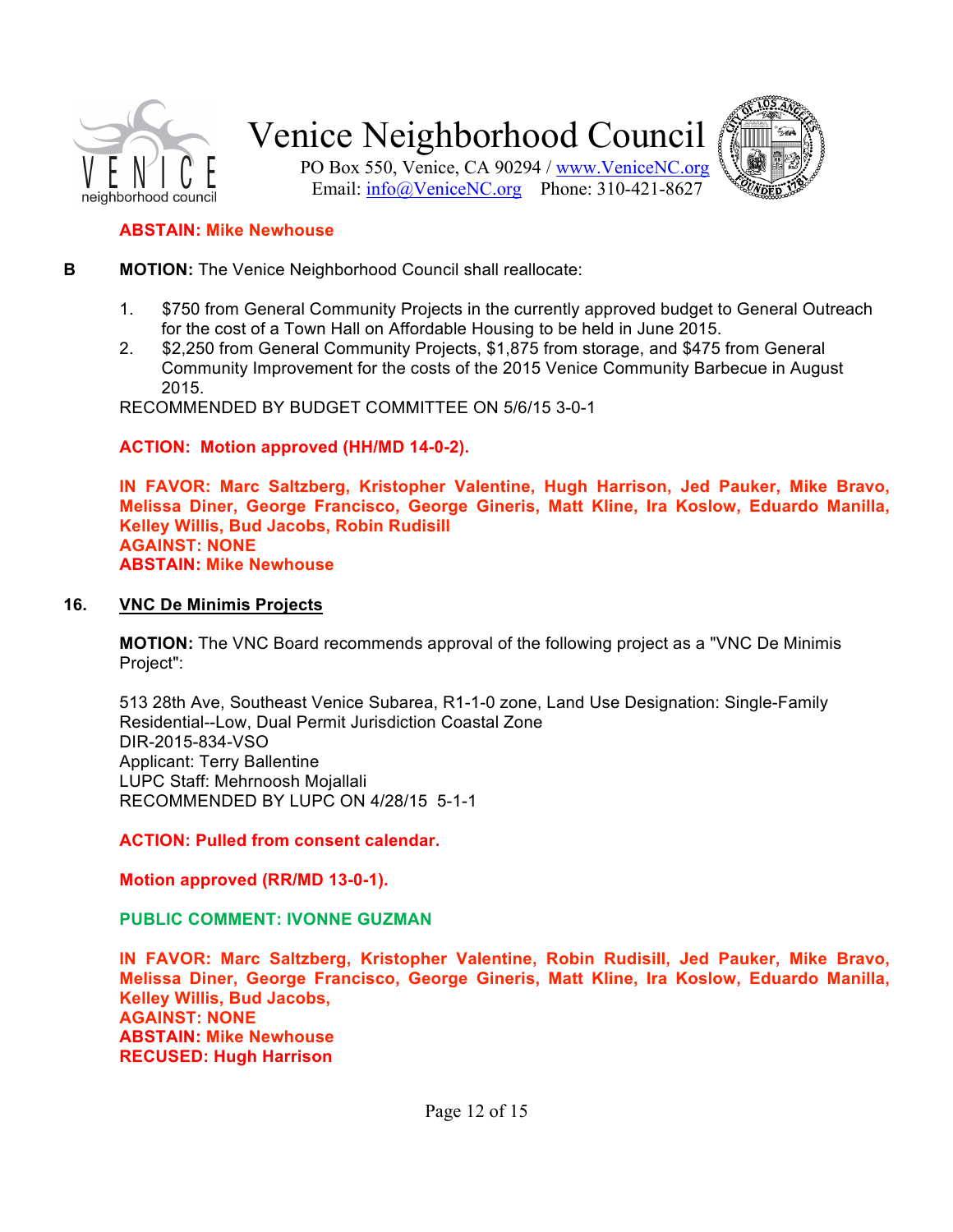



PO Box 550, Venice, CA 90294 / www.VeniceNC.org Email: info@VeniceNC.org Phone: 310-421-8627

### 17. **LUPC Chair Questions for WRAC & City Attorney**

On many occasions the LUPC Chair and members have not been able to obtain answers to important questions or otherwise obtain important information from various City departments, and thus we have been hampered in serving in our volunteer positions and in doing the Neighborhood Council jobs to which we have been elected by the Public or appointed by the elected VNC Board, under City Charter Section 900.

- **1 MOTION:** Therefore, the VNC Board requests the LUPC Chair to raise the following issues with the Western Regional Alliance of Councils (WRAC) Land Use & Planning Committee, in order to see if other Neighborhood Council LUPC's in our region are having similar issues and whether we should work together to pursue getting these issues resolved:
	- 1. How do we handle situations where City employees/officials do not return phone calls?

2. How do we handle situations where City employees/officials do not provide documents requested?

3. How do we assist neighbors who need assistance from Building & Safety in correcting allegedly erroneous building permit information, and which department should assist on this?

4. Can we get a contact in each of the City Attorney, City Planning, Building & Safety and Housing offices that we can call when we have questions or issues in their areas of responsibility?

5. How can we find out why Small-Lot Subdivisions (SLS) for the Venice Coastal Zone are not being checked for compliance with the VCZSP Ordinance, the Venice LUP component of the General Plan, the DIR for SLS/VCZSP and the Coastal Act, Chapter 3, as well as why SLS are not being analyzed for 1) compatibility in scale, mass and character with the existing surrounding neighborhood and 2) whether they are materially detrimental to adjoining lots or the immediate neighborhood?

6. How can we work with City Planning and LADBS to understand why they are processing SLS as duplexes when the planning permits are for SLS for single-family dwellings?

7. How can we get City Planning to work with us to correctly handle Mello Act issues, such as incorrect processing of determinations and appeals, inaccurate or misleading forms, inadequate standard of review and documentation, inadequate review by City Planners processing the Mello forms, etc., according to the Interim Administrative Procedures, rather than having to file Appeals in order to address issues we discover?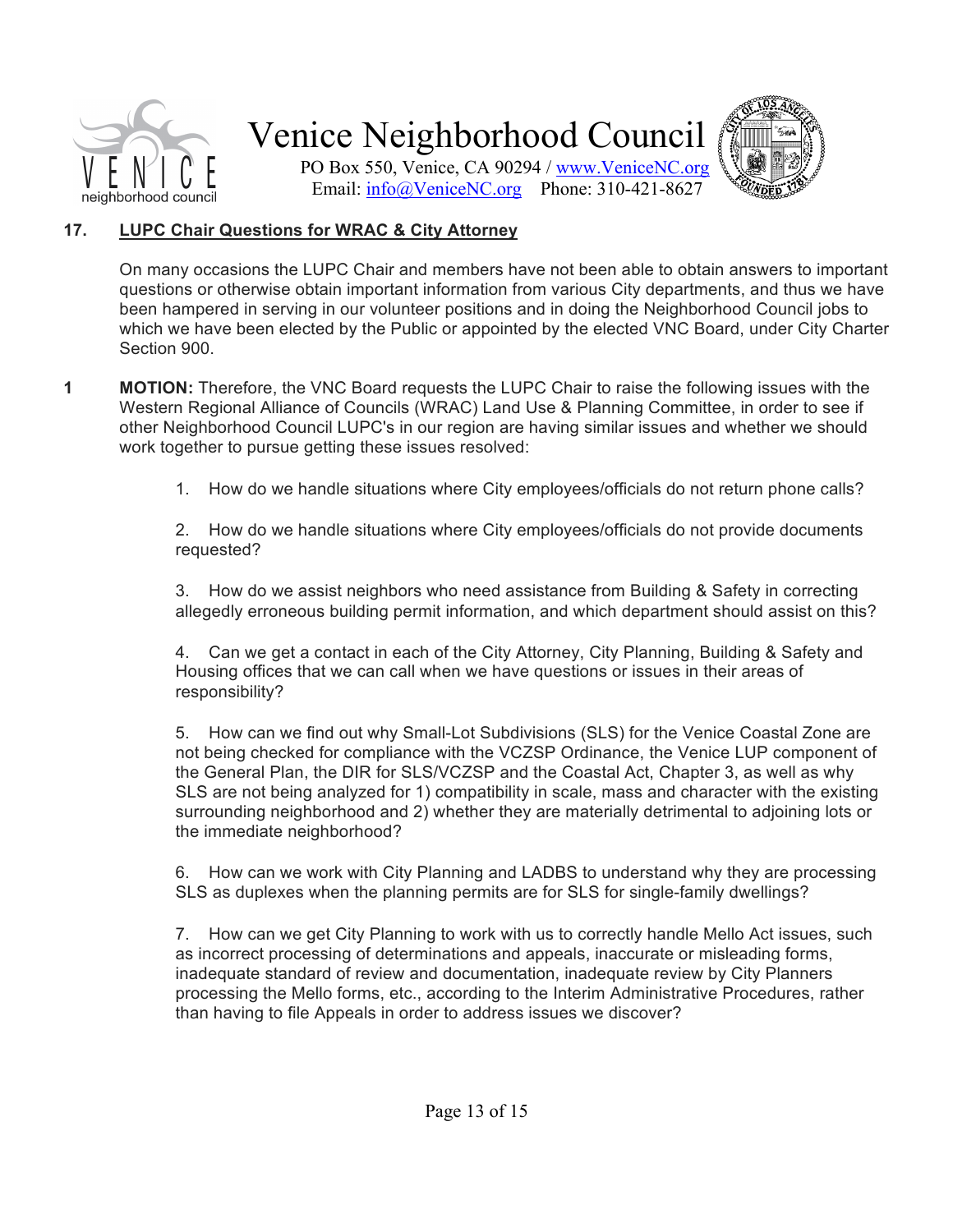



PO Box 550, Venice, CA 90294 / www.VeniceNC.org Email: info@VeniceNC.org Phone: 310-421-8627

8. How can we follow up with the City Attorney office when we hear statements from the City Attorney representative in West L.A. Area Planning Commission hearings that do not seem correct with respect to Findings for CDP's or other determinations?

9. With whom in the City Attorney office can we talk about the fairness of the process for scheduling Appeals with the Area Planning Commissions, where the Appeal is denied if the City doesn't schedule the Hearing?

10. With whom can we speak, who will take appropriate action, if we strongly believe that a City department is ignoring its responsibilities with the appearance of favor towards particular developers or architects?

11. With whom do we speak and to whom do we report, who will take appropriate action, regarding any alleged unethical or illegal actions that we may find in the course of our work?

and

**2 MOTION:** Therefore, the VNC Board requests that the VNC President request that the City Attorney advise the VNC Board and LUPC on the following question/issue:

> 1. Is the VSO processing procedure--which has no Public Notice or Hearing (no public process), is non-appealable, and is non-transparent--legal?

- 2. If so, on what basis?
- 3. Where can we find the CEQA review covering the VSO processing procedure?

**ACTION: Motion approved (RR/MB 11-1-2).** 

**IN FAVOR: Robin Rudisill, Jed Pauker, Mike Bravo, Melissa Diner, George Francisco, George** Gineris, Matt Kline, Ira Koslow, Eduardo Manilla, Kelley Willis, Bud Jacobs, **AGAINST: Marc Saltzberg, ABSTAIN: Mike Newhouse, Kristopher Valentine,** 

#### **18.** Board Member Comments on subject matters within the VNC jurisdiction (10:13PM - 5 **minutes)**

19. Adjourn

**ACTION: Meeting adjourned (KV/IK 14-0-0).**